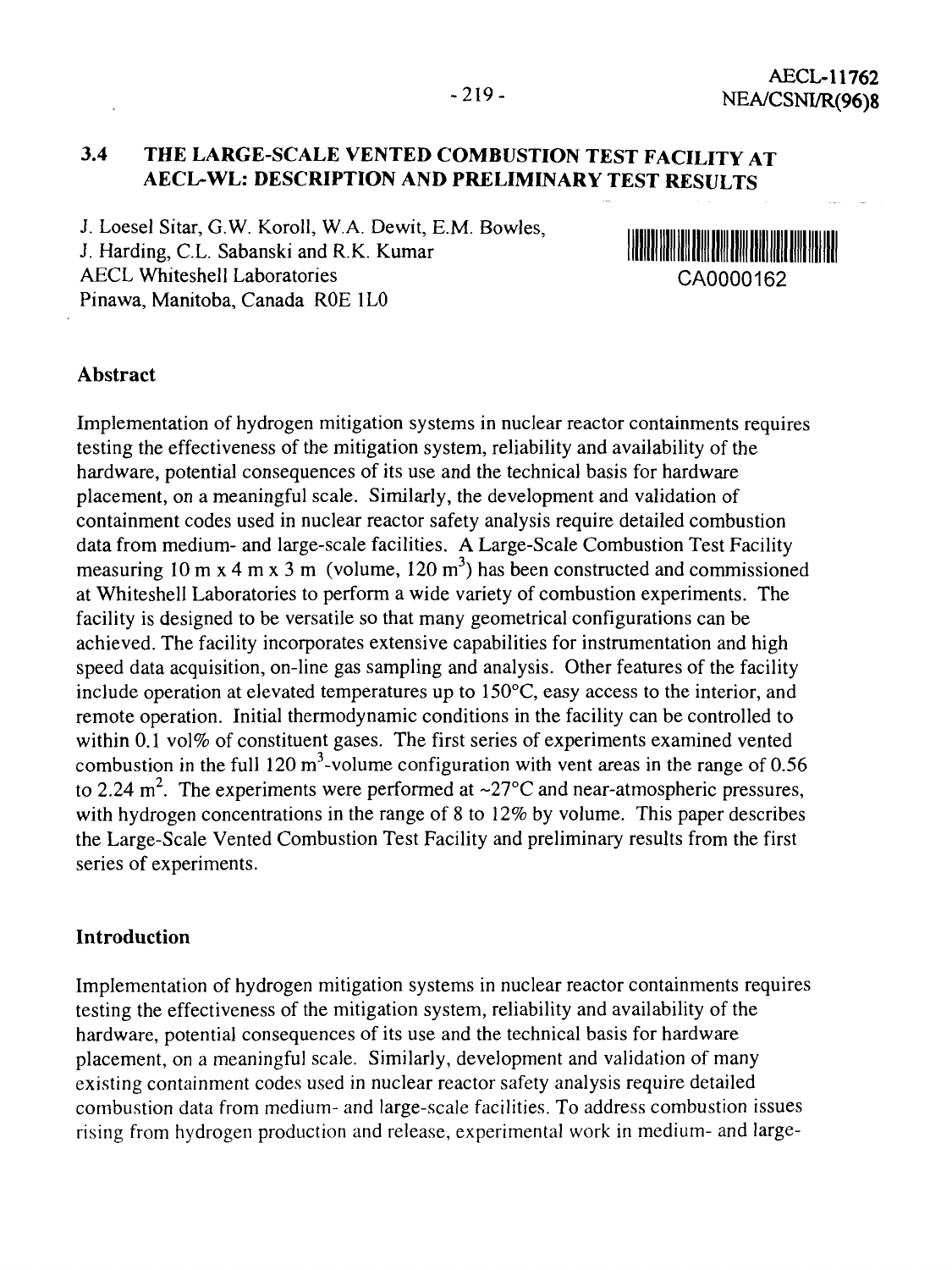scale facilities have been in progress in many organizations. Examples of work done in the medium-scale facilities include combustion experiments in the 6.3-m<sup>3</sup> and 10.3-m<sup>3</sup> Containment Test Facility (CTF) vessels at Whiteshell Laboratories, and the  $5-m<sup>3</sup>$  VGES and 5.6-m<sup>3</sup> FITS cylindrical vessels at Sandia Laboratories [1-4]. Examples of work done in large-scale facilities include combustion experiments in the Battelle Model Containment [5], the HDR facility [6], and the 15.85-m diameter spherical vessel located at the Nevada Test Site (NTS) [7]. Recently, NUPEC has performed hydrogen combustion experiments in their 1/6-scale containment vessel.

In nuclear reactors equipped with deliberate ignition systems, a global hydrogen burn is unlikely. It is more likely that combustion will be initiated in a particular subvolume in the vicinity of the release where flammable mixtures first arise. Overpressures generated by combustion would be relieved by venting to adjacent compartments that contain no combustible gases via existing openings. Credit for the pressure relief by venting is used in the analysis of the integrity of these compartments.

At AECL Whiteshell Laboratories, vented combustion experiments were previously performed in the intermediate-scale 2.3-m diameter CTF sphere. However, the full range of vent ratios (vent area/[vessel volume]<sup>2/3</sup>) of interest (0.1 to 2) could not be achieved. Moreover, questions regarding the effects of size and geometry of the enclosure were not entirely resolved. Design of a new facility was therefore undertaken to address these issues. The requirements for the new Large-Scale Vented Combustion Test Facility (LSVCTF) were:

- accurate control of initial thermodynamic conditions,
- instrumentation capability for validation of 3-D codes,
- variable geometric configuration,
- geometric similarity to actual rooms,
- short duty cycle, and
- easy access to the combustion chamber interior.

This paper describes the LSVCTF at AECL Whiteshell Laboratories, its capabilities, and results of some recent combustion experiments performed in the facility.

#### **Description of the Facility and Instrumentation**

#### **Facility Description**

Figure 1 shows a schematic of the facility. The LSVCTF is a 10-m long, 4-m wide, 3-m high rectangular enclosure with an internal volume of  $120 \text{ m}^3$ . It is constructed of 1.25-cm thick steel plates welded to a rigid frame work of steel I-beams. The entire structure is anchored to a 1 -m thick concrete pad. Two roller-mounted movable end walls are provided to open up the vessel for internal modifications or to move-in bulky experimental equipment when needed. The whole facility, including the end walls is electrically trace-heated and heavily insulated to maintain temperatures in excess of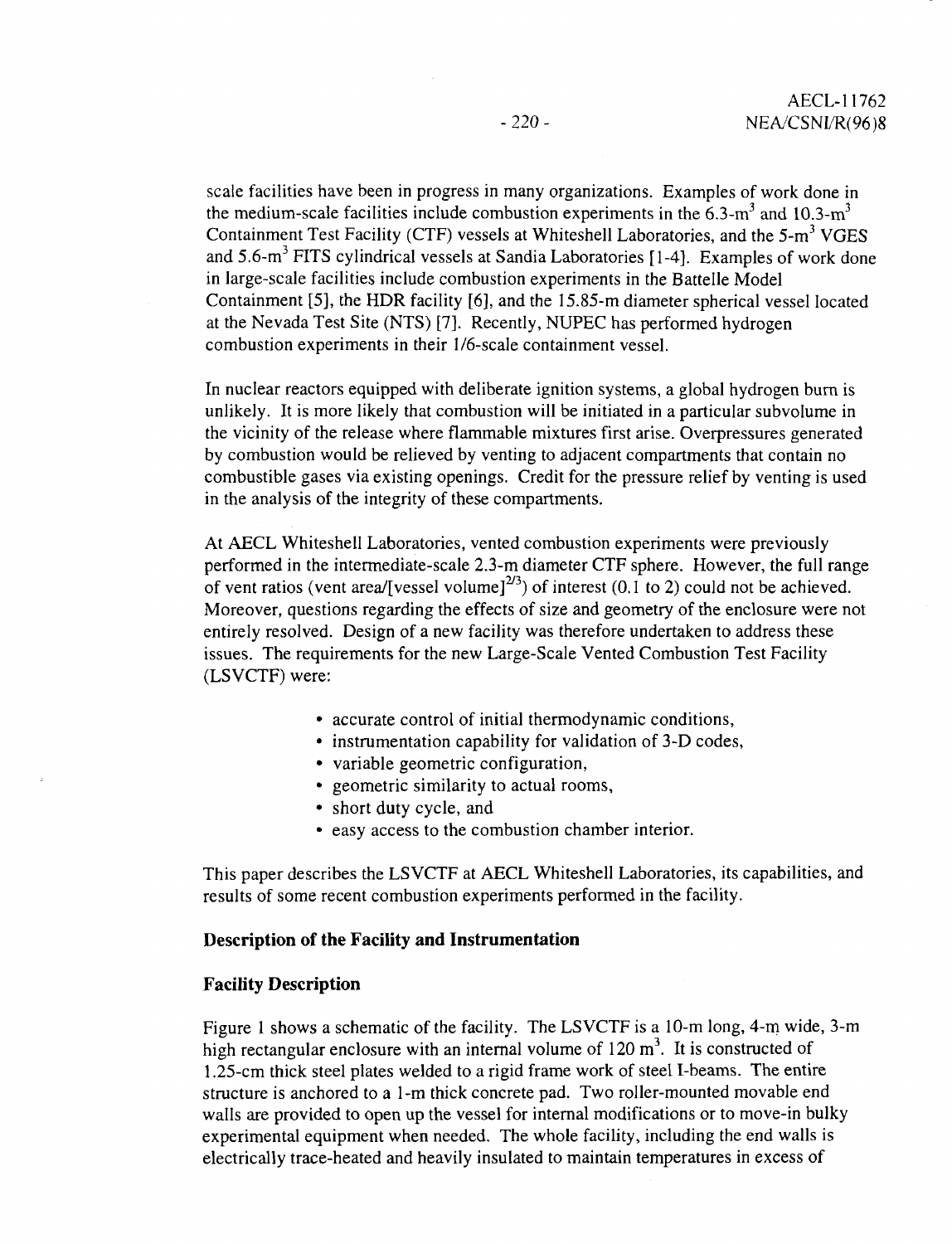100°C for extended periods of time. The entire combustion chamber is enclosed in an insulated metal quonset (see Fig. 2), which houses the gas analysis and hydraulic fan systems on one side and all the valves and piping on the other side.

The end walls are covered with rectangular steel plates measuring 0.37 m by 0.74 m bolted to the end wall structure. The vent area can be changed by removing or replacing the appropriate number of panels.

The combustion chamber can be subdivided into 2 or 3 compartments using structural steel partitions. These partitions also have openings to allow internal venting. The partitions can be installed or removed in about one day.

A large number of penetrations are provided for mounting the required instrumentation in the vessel. These provide a means of varying the transducer locations for optimum transducer response.

Eight hydraulic fans, four on each side wall, are installed in the combustion chamber to mix the gases uniformly.

The facility is located in a fenced area and is remotely operated to ensure operator safety.

#### **Instrumentation**

#### **Pressure and Temperature Measurement**

The facility is designed to accommodate extensive instrumentation. Up to 144 channels of transient temperature and pressure data can be obtained at sampling rates ranging from 10 to 100 kHz, making it possible to acquire data from a variety of combustion experiments; from slow recombiner tests that last over several hours to fast turbulent vented deflagration tests that only last for several hundred milliseconds.

A schematic of the instrumentation employed in the present series of experiments is shown in Fig. 3. Transient pressures in the vessel were measured by six Kulite HEM-375 and XTME-190-high temperature pressure transducers. Because of the long combustion times, the transducers had to be protected from thermal loading. This was done by recess-mounting the transducers. Additional thermal protection of XTME-190 type of transducers was achieved by coating the transducer diaphragm with a thin layer of RTV.

Because of the very low pressures attained in this series of experiments, the pressure signals had a high degree of instrument and transducer noise. These were filtered out using a Fast Fourier Transform (FFT) filter. In all experiments, the outputs from HEM-375 and XTME-190 transducers were in good agreement.

Thirty fine-wire, type-S, thermocouples were installed along three principle axes to track the progression of the flame. Approximate flame shapes and flame speeds could be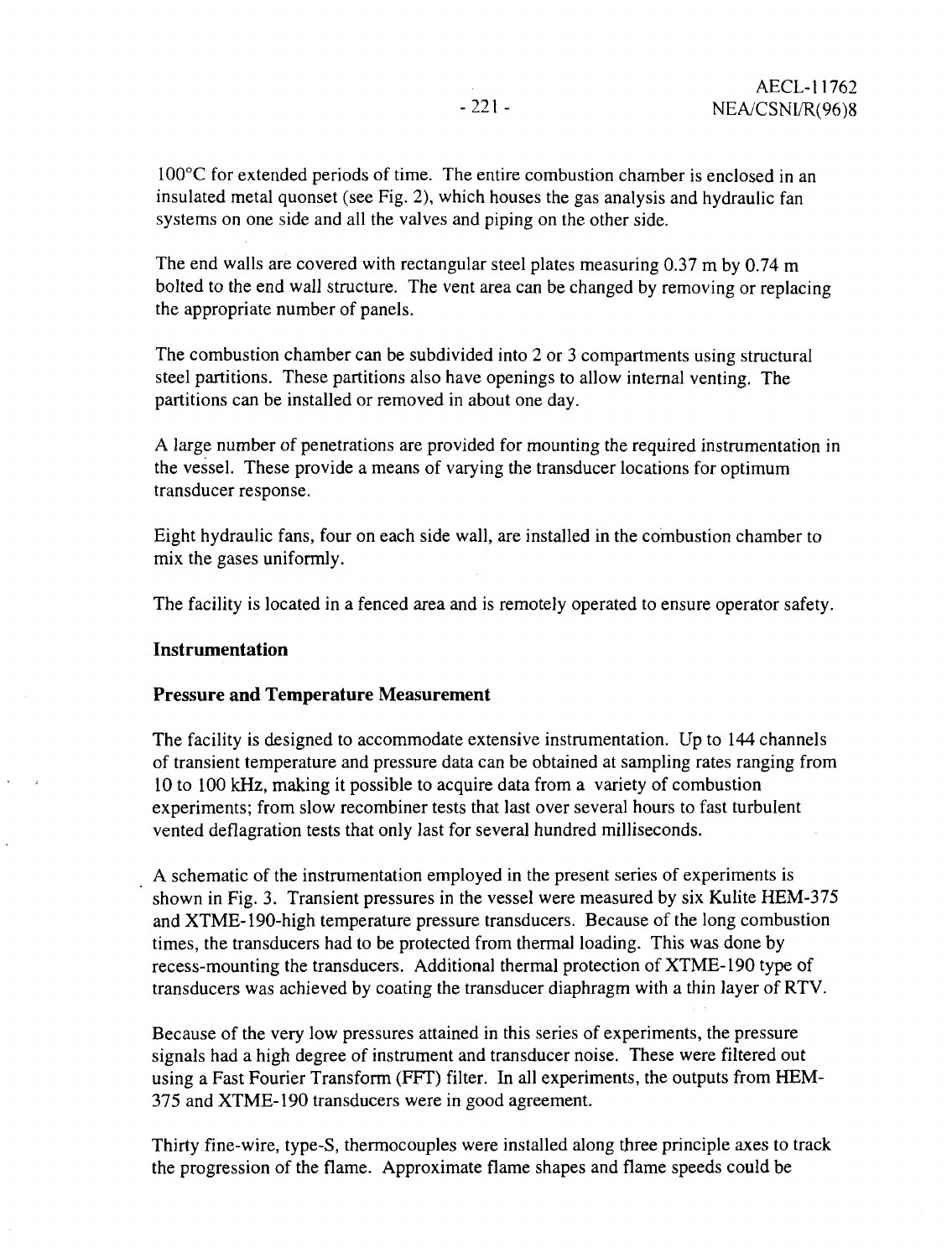deduced from the flame arrival time versus thermocouple distance data. Signals from the thermocouples and pressure transducers were amplified, digitized, and stored on a hard drive for analysis and archiving. The amplifiers used for amplifying the signals were located in an adjacent building located  $\sim$ 30 m away from the combustion chamber.

#### **Gas Analysis System**

Accurate measurement of hydrogen concentrations in the combustion chamber is important in obtaining reproducible combustion behaviour, which is essential in interpreting the experimental data and in validating codes.

A mass-spectrometer with a 32-channel sampling capability is used to measure the hydrogen, air, and steam concentrations. Using this mass spectrometer the gases in the vessel, including steam, can be analysed to a precision of 0.1% or better. The mass spectrometer requires between 5 and 30 s for the analysis of each sample, depending on the number of gases and the required accuracy. The gas sampling lines are commercially available, electrically trace-heated and insulated, and enable steam concentrations in the combustion chamber to be measured accurately. A steam calibration system has been developed to provide steam for calibrating the mass spectrometer. The massspectrometer can detect any gas, provided it is first calibrated with a representative gas mixture.

### **Experimental Procedure**

### **Safety, Quality Assurance and Documentation**

To ensure operator safety and integrity of the facility, a detailed safety analysis report and standard operating procedures were prepared; employing advice from explosives consultants and human factors experts. To guide production of consistent, verifiable output from the facility, a quality assurance manual conforming to ISO Guide-25 documents was also prepared.

### **Facility Preparation**

For vented combustion tests, the required number of steel vent panels are removed and the openings are covered with a thin aluminum foil. To prevent heat losses, the openings are further covered with light insulating panels.

Gas addition to the combustion chamber is performed from the remote control building, following a rigorous procedure to clear the fenced test area. During hydrogen addition, the mixing fans are automatically turned on so that hydrogen released into the combustion chamber mixes uniformly with air. The gas concentrations in the combustion chamber are monitored continuously on the mass spectrometer output during the addition of gases. When the gas addition is complete and the desired gas concentrations are reached, the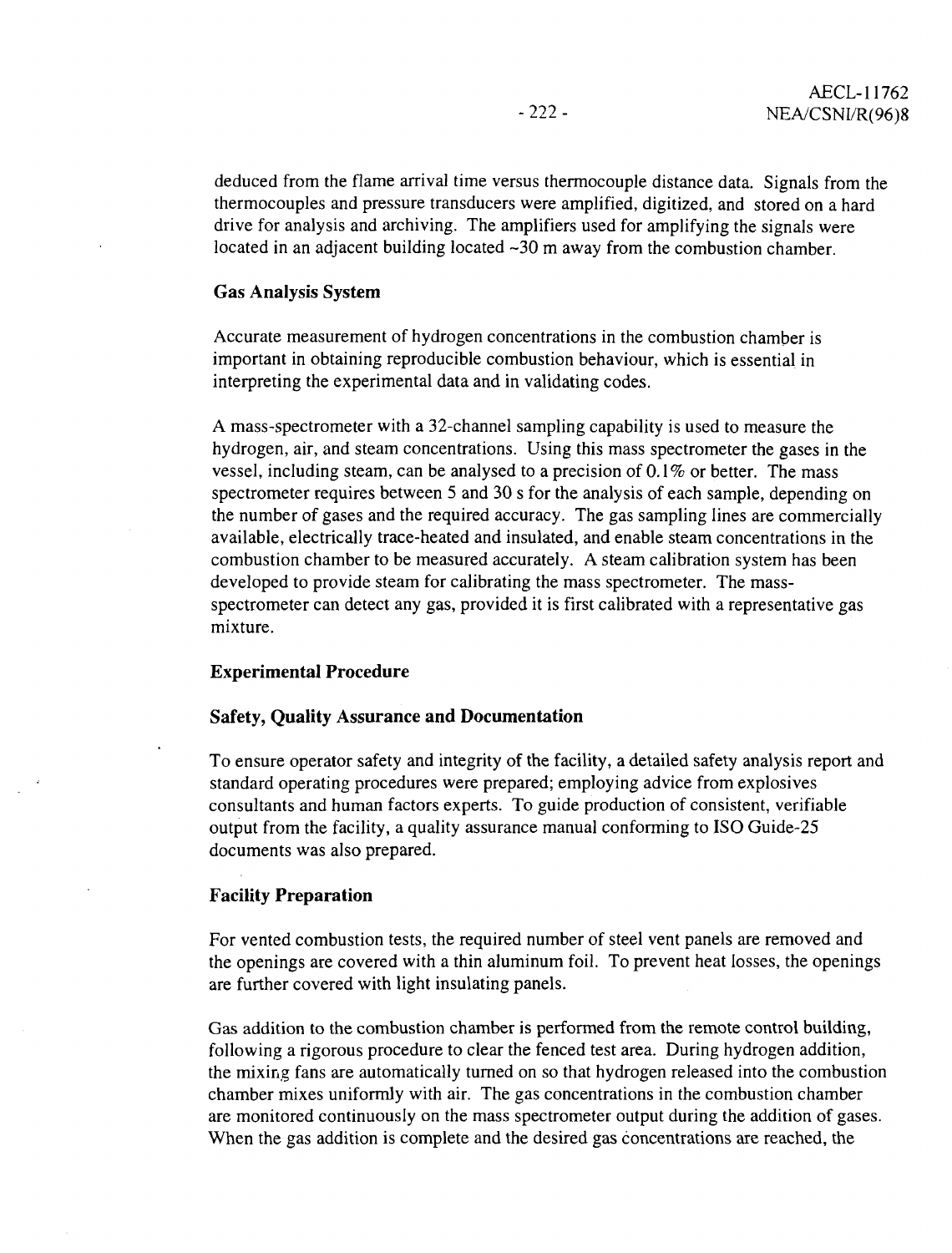mixing fans are operated for a further period of 2 min. The fans are then turned off and the power to the igniter turned on.

Figure 4 shows a typical plot of hydrogen concentration at three different locations. This figure shows that hydrogen concentration in the vessel is uniform during the addition.

In the tests reported here, a TAYCO glow-plug igniter located at the centre of the combustion chamber, operated by a 120-V supply line, was used. The data acquisition system was triggered by a fine-wire thermocouple located in the vicinity of the igniter. For most of the experiments, a sampling frequency of 1 kHz was used.

# **Results and Discussion**

# **Scope of Investigation**

All the tests reported here were performed at an initial temperature of  $\sim$ 27 $\degree$ C and at nearatmospheric pressures. Hydrogen concentrations in the range of 8 to 12% were studied. Central ignition was chosen for the initial tests. Three vent areas  $-0.56$ , 1.12 and 2.24  $m^2$  – were investigated.

## **Pressure Transients and Peak Pressures**

The following section describes results from selected tests illustrating the essential capabilities of the facility, accuracy of measurements and typical test outcomes.

For mixtures containing less than 8.5% hydrogen, the pressure rise due to combustion was small. The flame propagation below 10% hydrogen concentration is non-isotropic and is significantly influenced by buoyancy. Between 8.5 and 9% hydrogen, the flame propagation is first upwards and then downwards [8]. Fig. 5 shows the pressure transient at 8.5% hydrogen concentration. Three pressure peaks can be observed. The first two peaks correspond to the instant of rapture of the foil covering the vents and the instant of burnt gas venting respectively. The third peak corresponds to the final pressure realized by combustion. The peak pressure observed at 8.5% hydrogen is only about 1.5 kPa. This low pressure is expected because, for hydrogen concentrations below 9%, the burn fraction has been shown to be low [8] and the duration of combustion on the order of several seconds, allowing large pressure relief by venting.

Figure 6 shows the pressure transient for a 9% hydrogen mixture and a vent area of 0.56  $m^2$ . In this case, there are three small peaks and a much larger fourth peak. The small peaks correspond to the vent panel rupture and the burnt gas venting, whereas the large peak corresponds to the final pressure realized by the hydrodynamic instabilities developing in the flame. Similar behaviour was observed for a 10% hydrogen mixture.

For vent areas of 1.12 and 2.24  $m^2$  and hydrogen concentrations of 11 and 12%, the pressure transients in the vessel exhibited pressure oscillations. Figure 7 shows the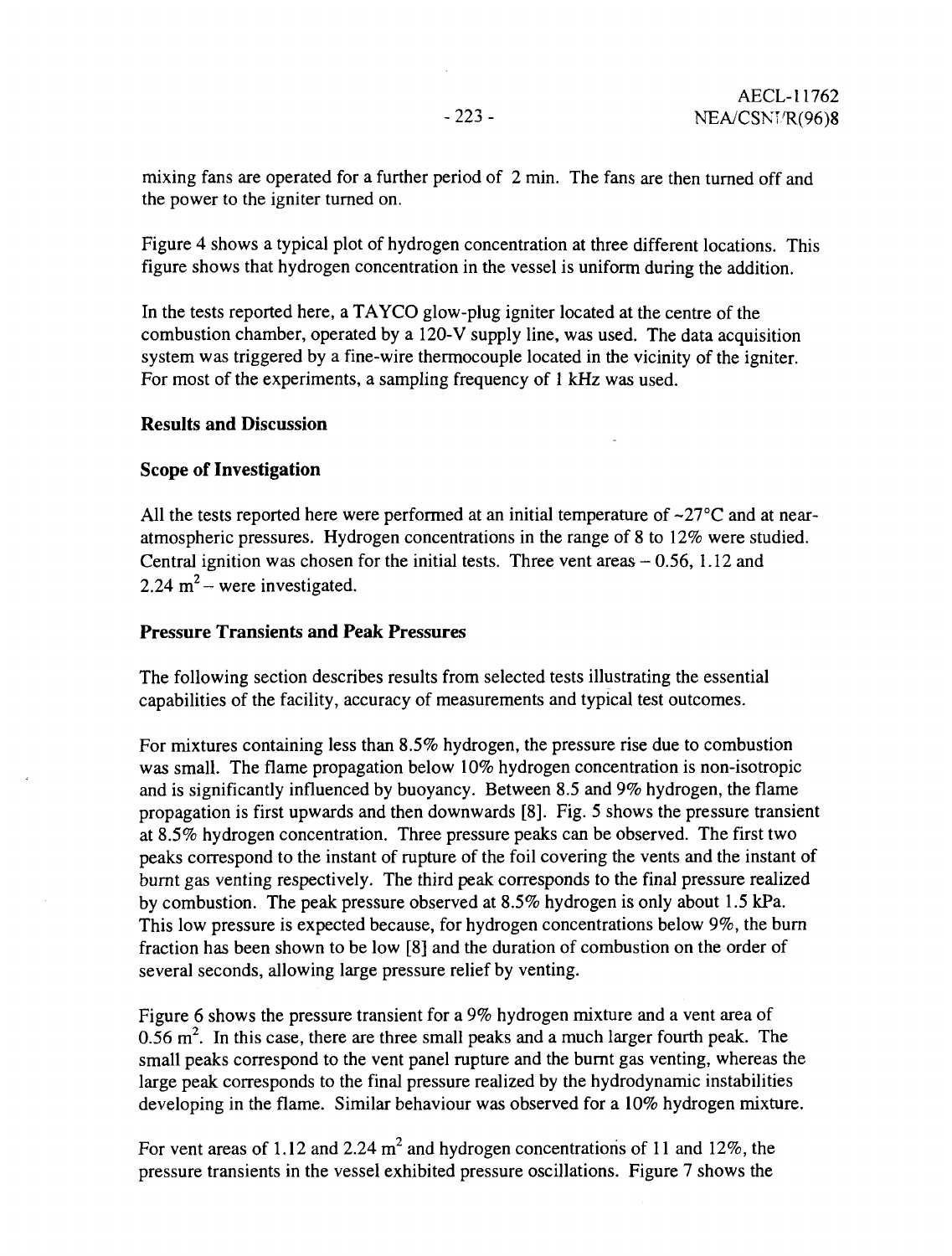pressure transient registered by one of the transducers for a hydrogen concentration of 11% and a vent area of 1.12 m<sup>2</sup>. The maximum pressure recorded in this series, about 35 kPa, occurred for a hydrogen concentration of 12% and a vent area of 0.56 m<sup>2</sup>.

#### **Effect of Scale and Geometry**

It has been pointed out by Solberg et al. [9] that the overpressure in a vented deflagration depends on the scale of the confining vessel. From this point of view, it is interesting to compare the present results with the peak pressures measured in the 2.23-m diameter spherical vessel [10]. Figure 8 shows the peak pressures plotted as a function of the vent parameter,  $A_v / V^{2/3}$  (where  $A_v$  = vent area, V = vessel volume), for both cases. The peak pressures measured in the 2.23-m diameter vessel (CTF) are higher than those measured in the LS VCTF. Though at first sight this behaviour may appear to be unexpected, it can be explained. It should be noted that the rate of pressure rise and thus the peak pressure in a vessel depends on the rate at which the flame surface area increases with time. Whereas in a spherical vessel, the flame surface area steadily increases with time (for a central ignition), in a vessel of rectangular geometry the flame surface area increases only until the flame touches the side walls. The flame surface area either decreases or remains constant after this. Calculations using VENT [11] show that, other factors being the same, this is indeed what happens.

### **Flame Speed Calculations**

As mentioned previously, fine-wire thermocouples were installed along the three principal axes to track the flame movement. Tracking of the flame front provides a means of arriving at the flame shape as a function of time and of estimating the flame speeds. The instrumentation in this series of experiments provides only approximate flame shapes. A more extensive thermocouple arrangement is intended for future tests.

Figure 9 shows the typical thermocouple traces of two thermocouples installed along the axis, for an 11% hydrogen/air mixture. The flame arrival times can be determined from these traces fairly accurately. There is an abrupt increase in the temperature registered by the thermocouple when a flame contacts it.

Figures 10 and 11 show the flame arrival time plotted as a function of distance for flame fronts propagating in the direction of the vent and in the direction opposite to the vent. A third degree polynomial was fitted through the data points which was then differentiated to yield the flame speeds. The flame speed in the direction of the vent is much higher than that in the opposite direction by about a factor of five. The results are similar for other concentrations and vent areas.

Since the laminar burning velocity of a 11% hydrogen/air mixture is only about 0.3 m/s, the maximum expected flame speed in the direction away from the vent, based on expansion ratio of 4, is about 1.2 m/s. From Fig. 11, this is the initial flame speed calculated from the flame arrival time data. However, beyond 7 s, a short time after the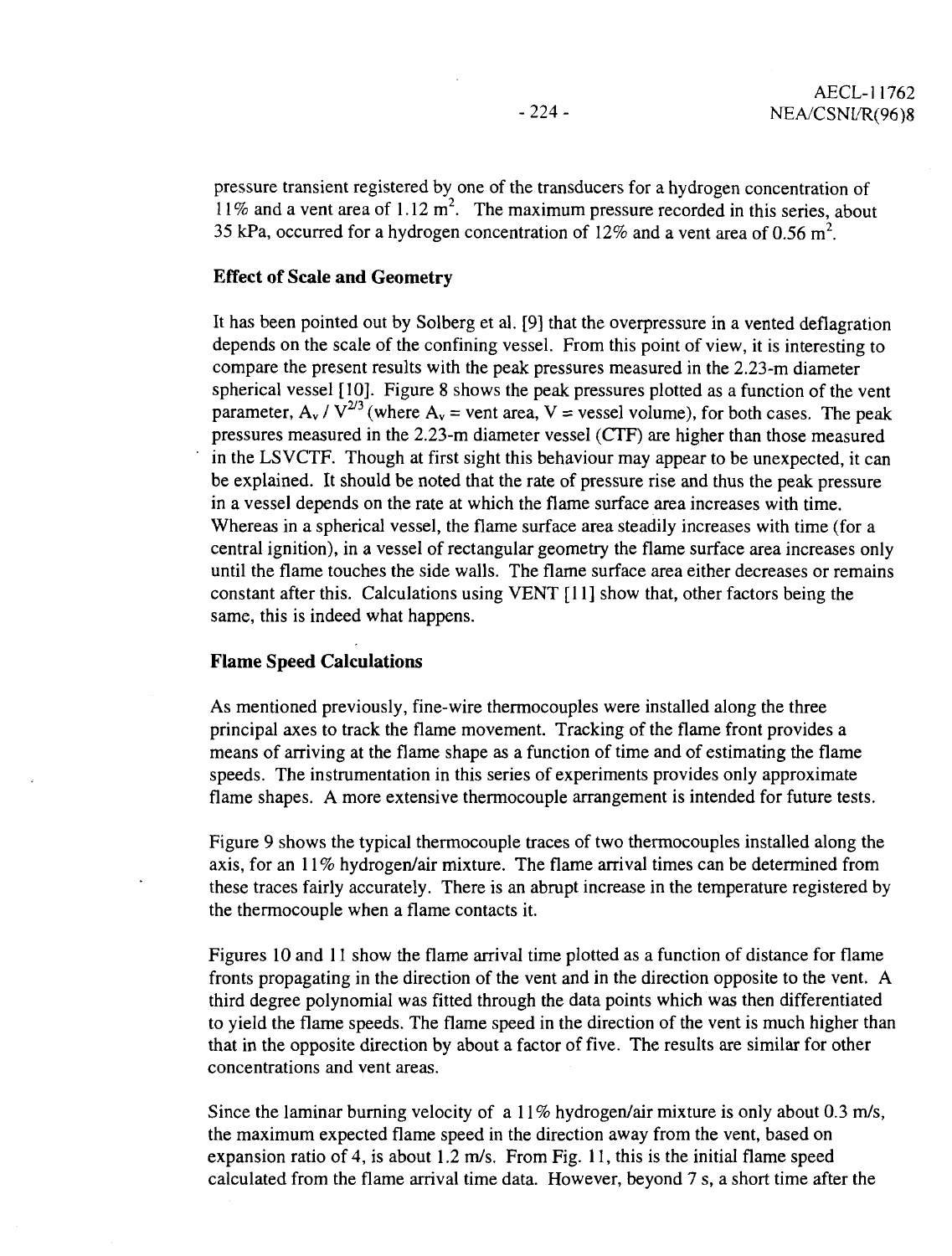burnt gas venting starts, the flame speed increases fairly rapidly, reaching about 4,5 m/s towards the end of combustion duration. This flame speed corresponds to a burning velocity of about 1.2 m/s, which is 4 times the laminar value. Such an increase in the burning velocity is possible only through flame front instabilities and wrinkling of the flame.

While the flame propagation can be highly turbulent in one direction, it could still be laminar in other directions. For example, Fig. 12 shows the flame speeds in the upward and sideways directions. In these directions, the flame speeds decrease with time indicating that burning velocities are decreasing. This is plausible because the flame propagates in an adverse velocity gradient. As well, the flame stretching causes burning velocity to decrease.

In the discussions presented above, only a selected few experiments were chosen to demonstrate some of the combustion behaviour. At the time of writing, the facility has been operating for only two months. Further work is required to come to definitive conclusions.

## **Future Work**

The experimental work performed to date has provided knowledge of the duty cycle for operation of the facility and fine-tuning of the instrumentation and measurements. An ambitious experimental program is in place for the coming months. This program will study the effects of elevated initial temperatures, steam dilution, igniter location, initial turbulence, scaling, and flame propagation from one compartment to another. These experiments will provide an understanding of the combustion behaviour in large volumes and a database for validating the combustion models in our containment codes.

## **Conclusions**

A large-scale vented combustion test facility has been constructed, instrumented, and commissioned to perform a variety of combustion experiments relevant to hydrogen behaviour in nuclear containments and meet the needs for codes predicting hydrogen combustion behaviour. Experience in operating the facility indicates that the facility is versatile, easy to operate, and that the gas concentrations in the combustion chamber can be maintained and measured very accurately. Instrumentation and facility modifications can be performed quickly due to easy access to the interior of the combustion chamber.

### **Acknowledgments**

Funding for this work was provided by the CANDU\* Owners Group (COG), consisting of the Atomic Energy of Canada Limited (AECL), Ontario Hydro, Hydro Quebec and New Brunswick Power.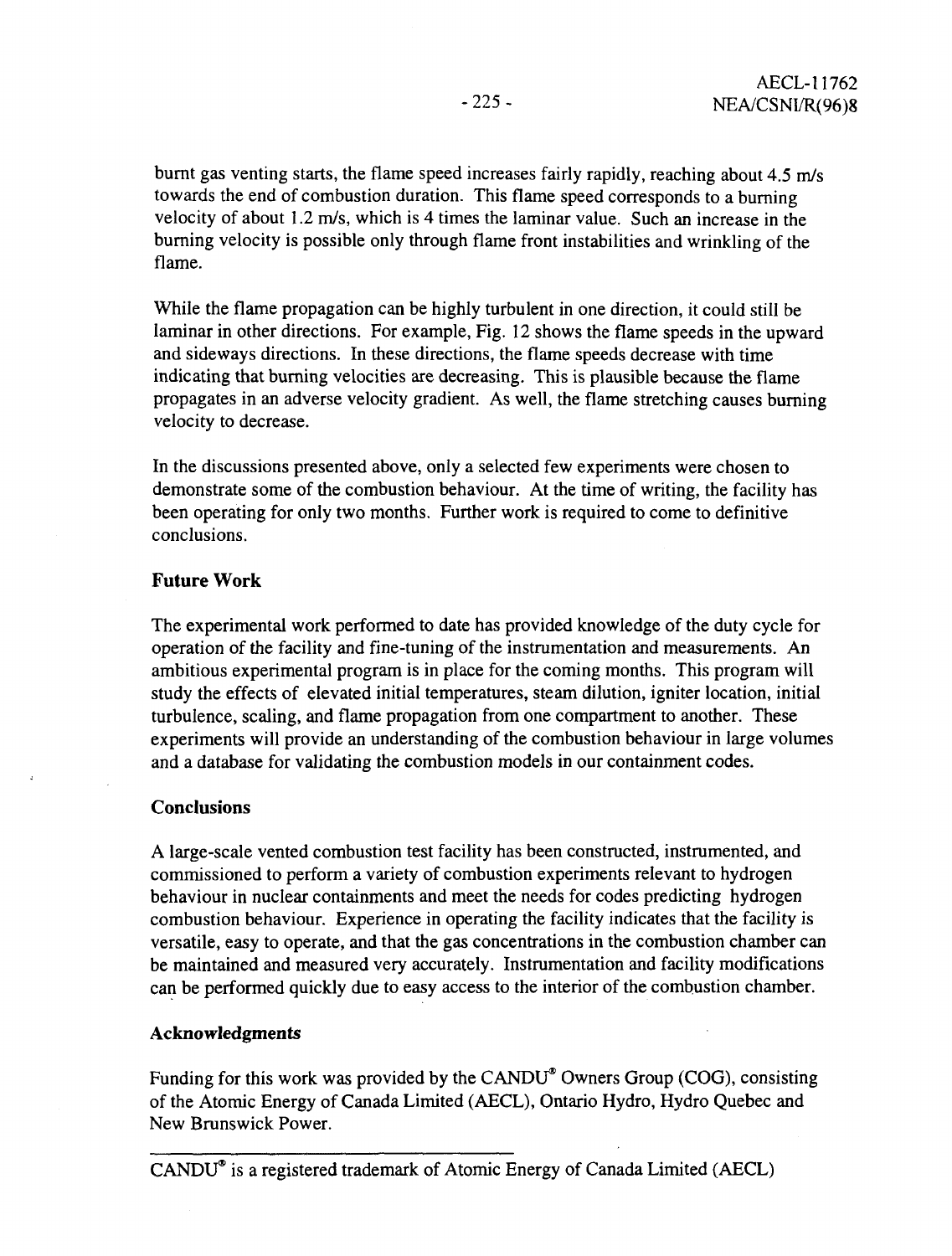### References

- 1. Kumar, R.K., Tamm. H., and Harrison, W.C., "Studies in Hydrogen Combustion in an Intermediate-Scale Test Facility," Atomic Energy of Canada Limited Report, AECL-7814, January (1984).
- 2. Marshall, W., Jr., "Hydrogen: Air: Steam Flammability Limits and Combustion Characteristics in the FITS Vessel," Sandia National Laboratories Report SAND84-0383, December (1986).
- 3. Benedick, W.B., and Cummings, J.C., "Combustion of Hydrogen: Air Mixtures in the VGES Cylindrical Tank," Sandia National Laboratories Report SAND83-1022, May (1984).
- 4. Takumi, K., Nonaka, A., Moria, K., and Ogata, J., "Proving Test on the Reliability for Reactor Containment Vessel (2) Hydrogen Burning Test," proceedings of the workshop on *Hydrogen Behaviour and Mitigation in Watercooled Nuclear Power Reactors,* Brussels (Belgium), March 4-8 (1991).
- 5. Kanzleiter, T.F., "Multi-Compartment Hydrogen Deflagration Experiments in the Battelle-Model Containment," proceedings of the 17th Water Reactor Safety Information Meeting, Rockville, MD, October (1989).
- 6. Wolf, L., Rastogi, A., Wennaberg, D. and Fogt, H., "Hydrogen Deflagration Experiments in the HDR-Three Subcompartment Geometry and Comparison with Computational Results," The Third International Conference on Containment Design and Operation, Toronto, ON, October 19-21 (1994).
- 7. Ratzel, A.C., "Data Analyses for Nevada Test Site (NTS) Premixed Combustion Tests," Sandia National Laboratories Report, SAND85-O135, May (1985).
- 8. Kumar, R.K., Tamm, H., and Harrison, W.C., "Combustion of Hydrogen-Steam-Air Mixtures Near Lower Flammability Limits," *Combust. Set and Tech. 33\_,* pp. 167-178(1983).
- 9. Solberg, D.M., Pappas, J.A., and Skramstad, E., "Observations of Flame Instabilities in Large Scale Vented Gas Explosions," presented at the *Eighteenth (International) Symposium on Combustion,* August 17-22 (1980).
- 10. Kumar, R.K., Dewit, W.A., Greig, D.R., "Vented Explosion of Hydrogen-Air Mixtures in a Large Volume," *Combust. Sci. and Tech. 66,* pp. 251-266 (1989).
- 11. Mulpuru, S.R., and Wilkin, G.B., "A Model for Vented Deflagration of Hydrogen in a Volume," Atomic Energy of Canada Limited Report, AECL-6826, (1981).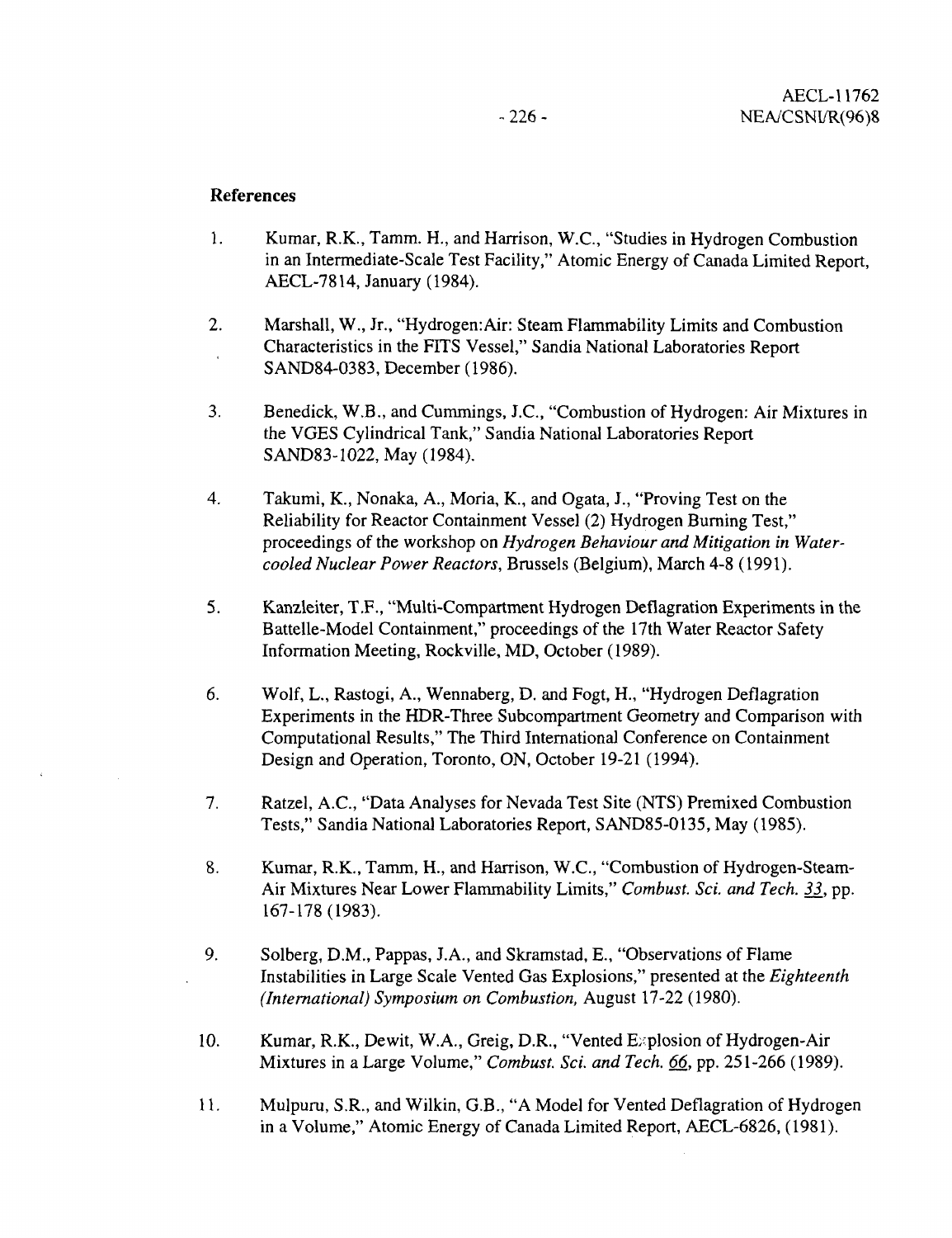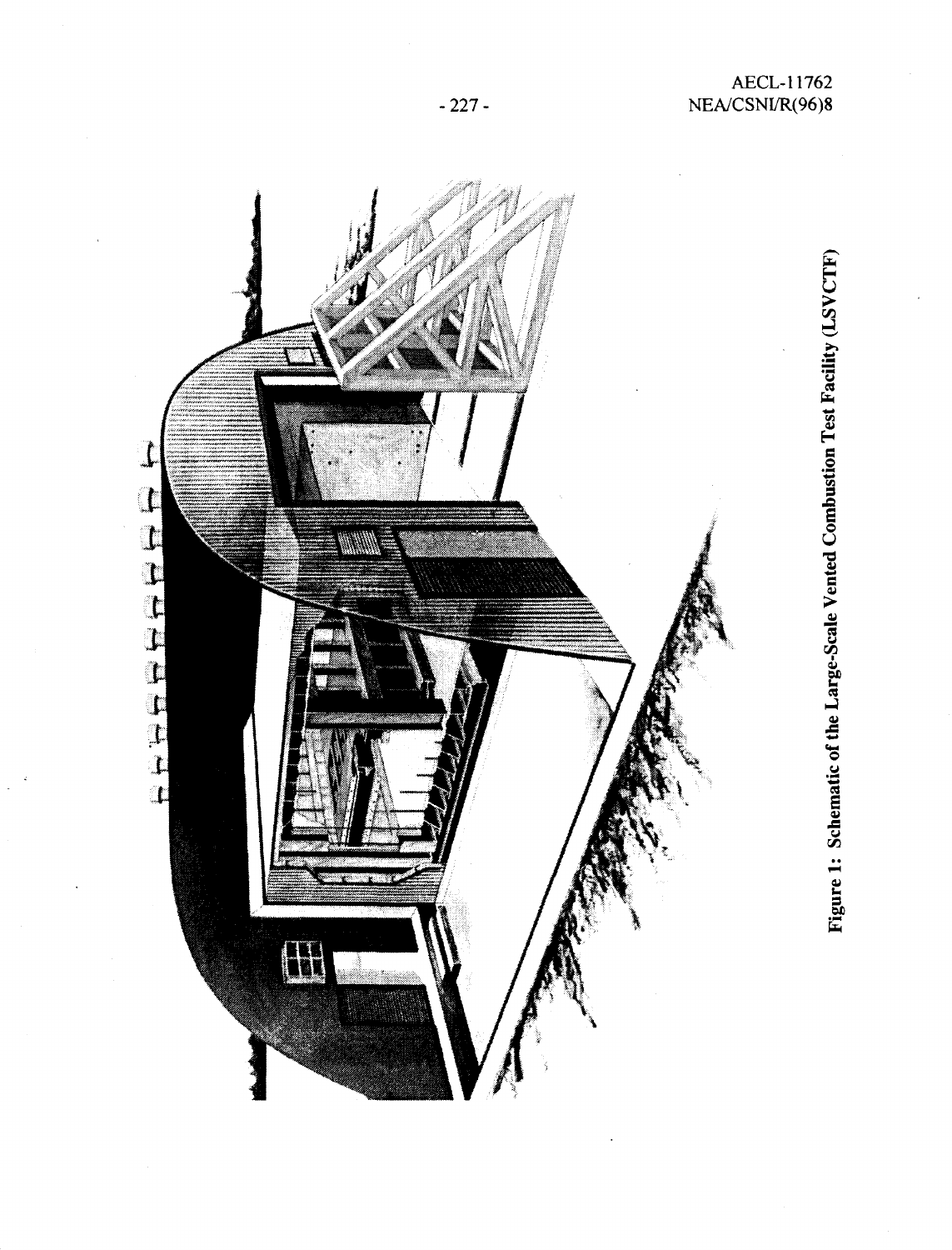

Figure 2. A View of the Large-Scale Vented Combustion Test Facility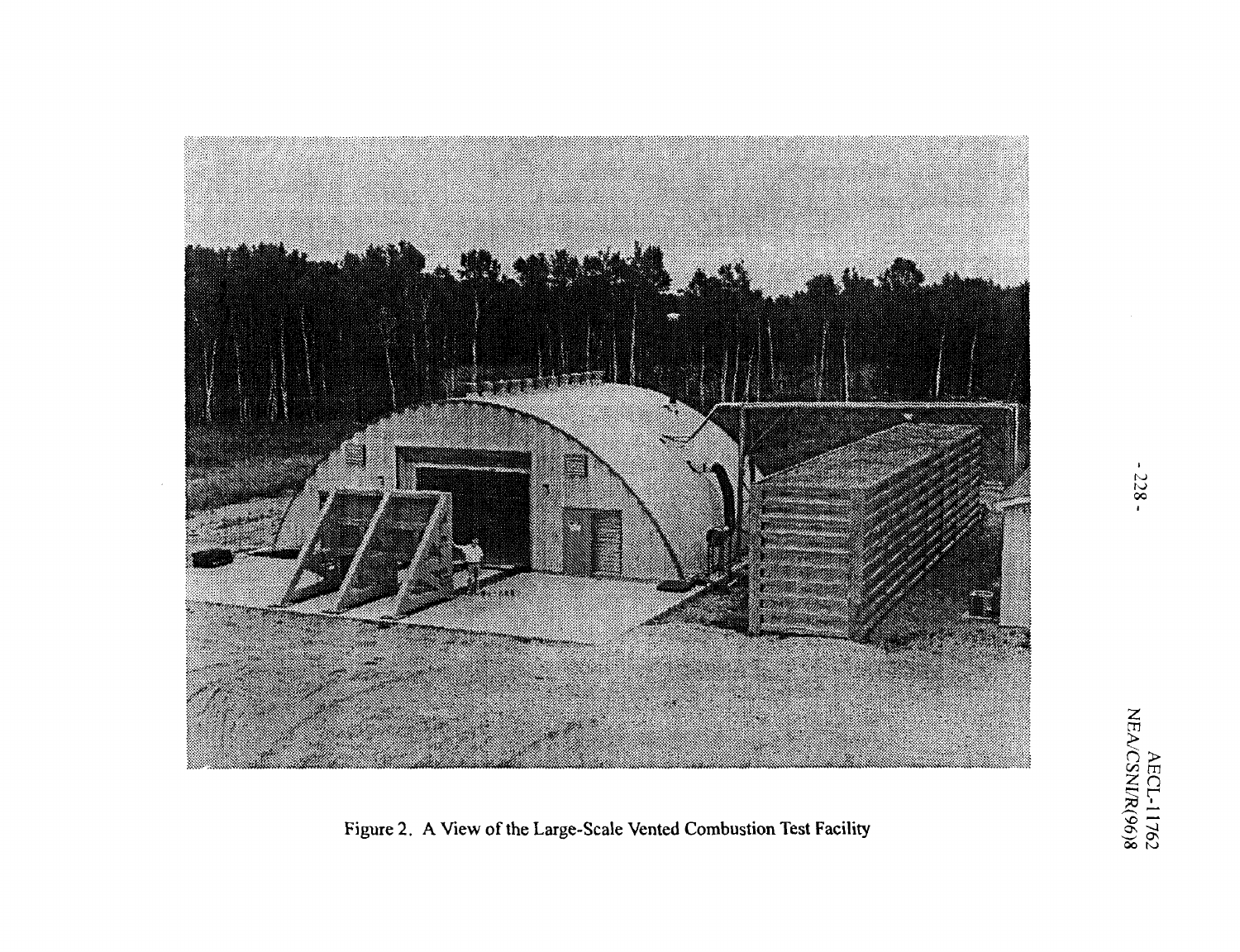

Til to T40—Fine Wire Thermocouples K1 to K6 -- Kulite Transducers

**Figure 3. Schematic of the LSVCTF Instrumentation**



**Figure 4. Hydrogen Concentrations at Various Sampling Ports in a Typical Test**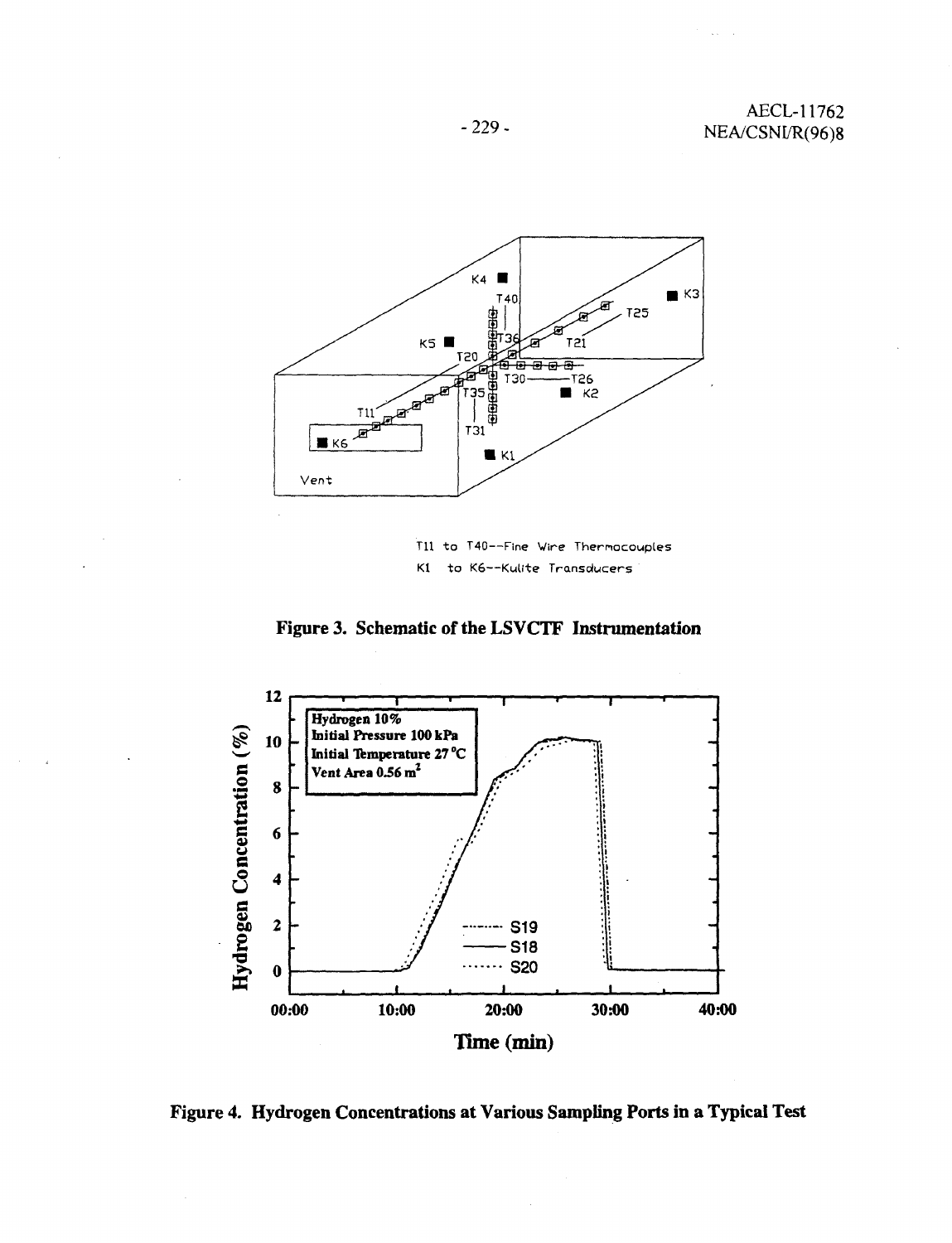





Figure 6. Pressure Transient in a *9%* Hydrogen/Air Mixture

-230-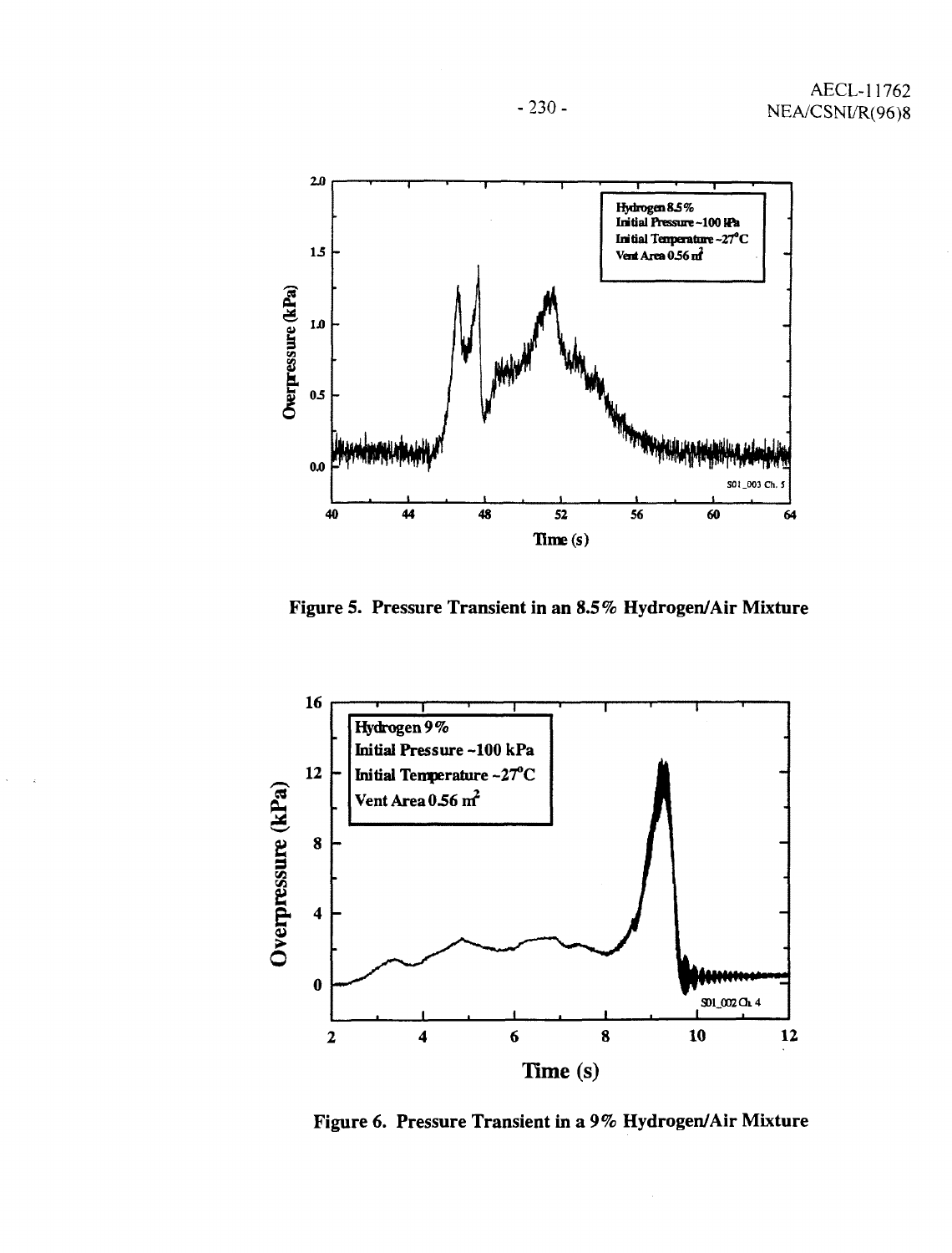

Figure 7. Pressure Transient in an 11% Hydrogen/Air Mixture. Large oscillations occur after the burnt gas venting begins



Figure 8. Comparison of CTF and LSVC Peak Overpressures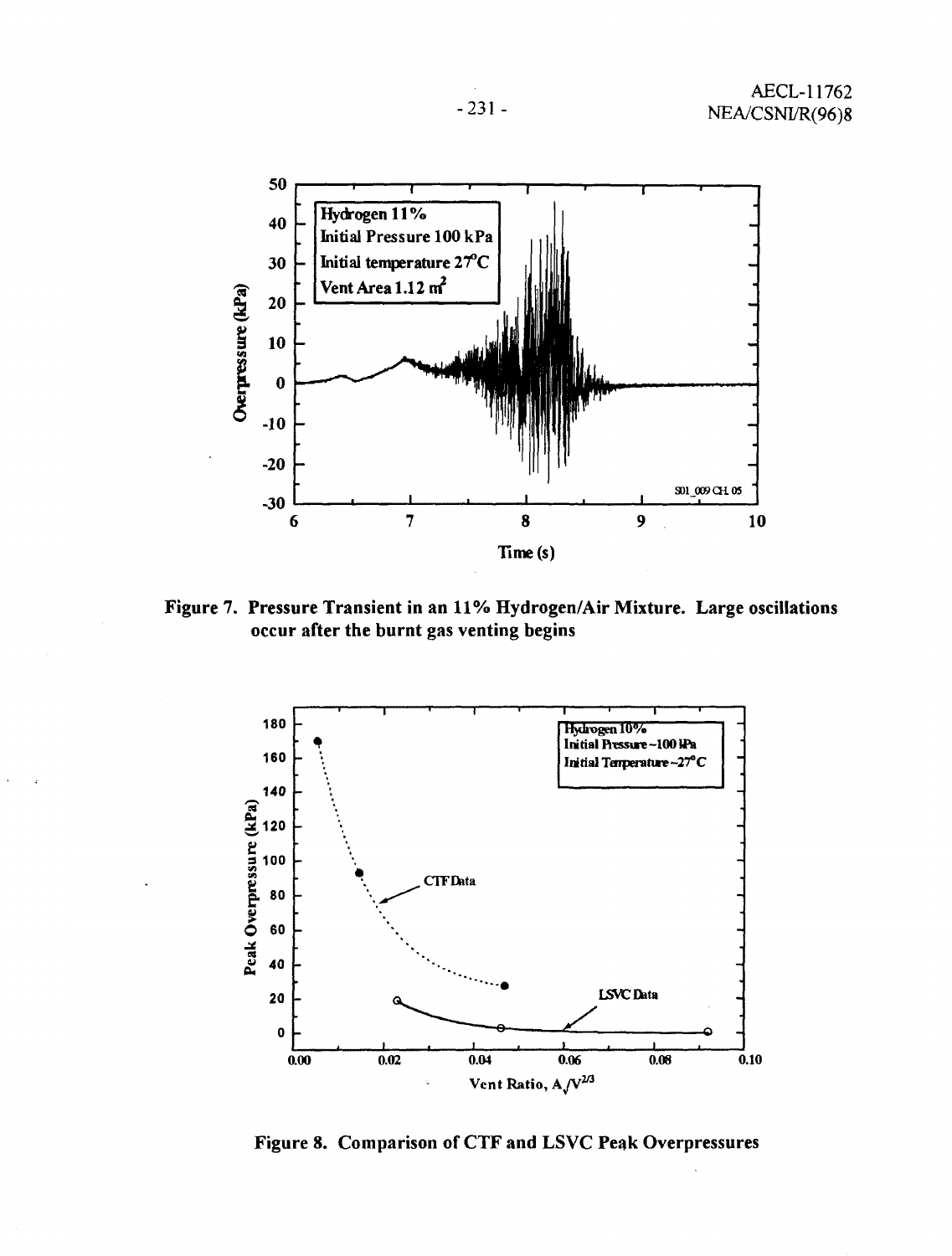

Figure 9. Typical Temperature Traces Recorded by Fine-Wire Thermocouples



Figure 10. Flame Arrival Time and Flame Speed in the Direction of the Vent

-232-